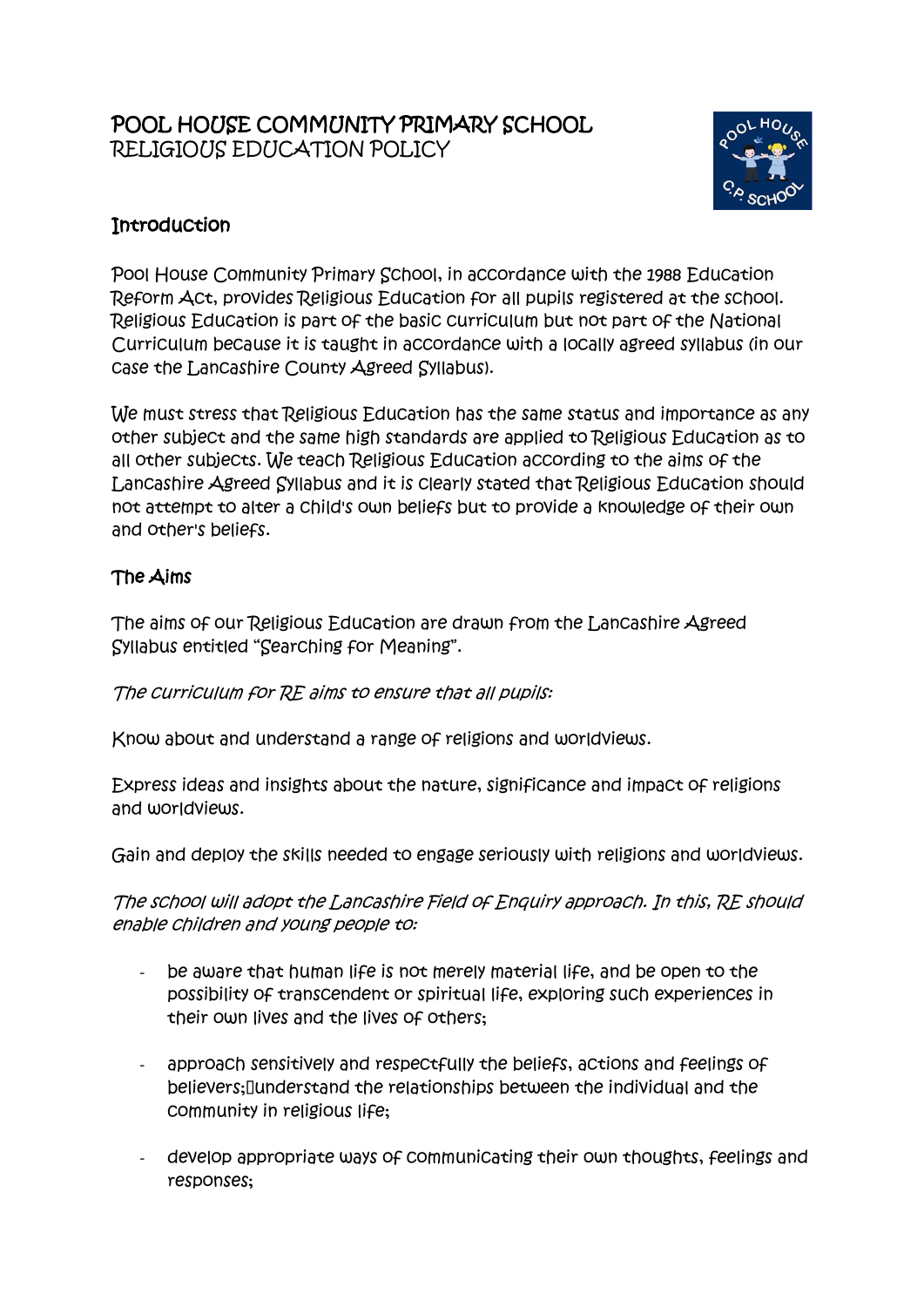- apply these insights to the development of their own beliefs, values and attitudes.

#### Our learning intentions and objectives meet one or more of the following enquiry areas:

· shared human experience (SHE) - the nature of human being.

· living religious tradition (LRT) - principal religious traditions encountered in the world.

· beliefs and values (B&V) - which lie at the heart of these traditions.

 $\cdot$  the search for personal meaning (SPM) – a lifelong quest for understanding.

### Planning and Delivery

Each year group has a curriculum overview, specific to their year group, age and stage. The curriculum includes several key learning points and suggested enquiry in line with the Lancashire Locally Agreed Syllabus for Religious Education. The curriculum overviews also include the school's assessment tracking method.

#### Our curriculum overview is planned in light of:

- Christianity being required for a minimum of 50% of RE curriculum time.
- The nature of the population of the school.
- The nature of the community in which the school finds itself i.e. town or area.
- The nature of the religious profile of the Lancashire authority and the  $\overline{U}K$ community.
- The need for our pupils to be aware of their role as global citizens.
- RE intends to be plural, broad and deep.
- Our pupils must have in-depth learning opportunities with regard to Christianity and the other five principal religions in the UK.

· In the Early Years Foundation Stage, pupils must have opportunities to learn about Christianity and other religions represented in the class.

· In Key stage 1, pupils must have opportunities to learn about Christianity and at least TWO other principal religions, and other religions and beliefs represented in the school community.

· In Key stage 2, pupils must have opportunities to learn about Christianity and at least TWO other principal religions.

### Resources